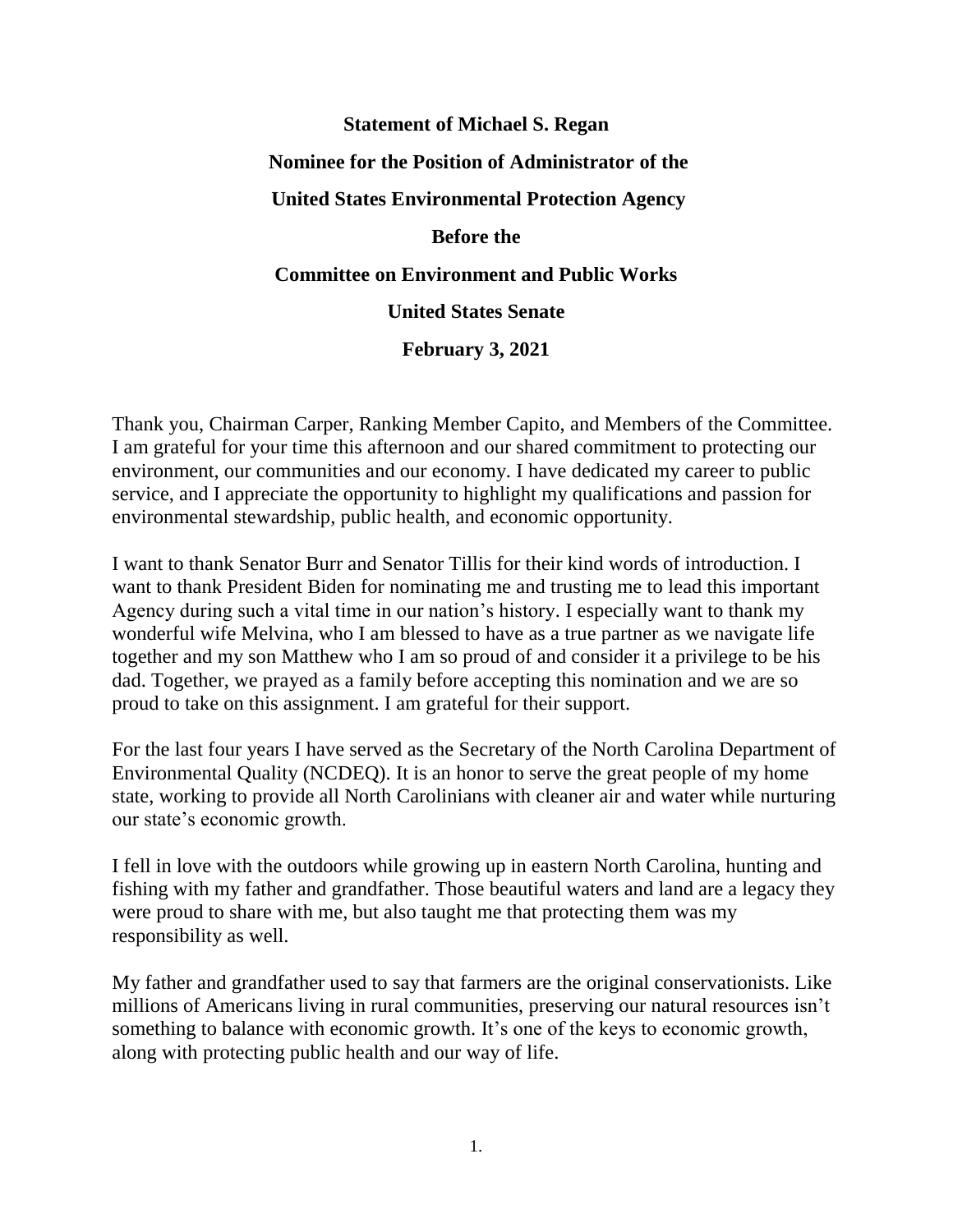It wasn't long before I truly understood that careful stewardship of our environment is more than just passing down traditions to the next generation. It's about learning from the past and being prepared to combat the challenges that future generations will face.

Both of my parents were dedicated public servants. My mother was a nurse for close to 30 years. My father attended North Carolina Agricultural & Technical State University, served his country in Vietnam, worked for the North Carolina Agricultural Extension Service for years, and ultimately retired as a Colonel with the North Carolina National Guard.

After graduating from my father's alma mater with a degree in environmental science, I knew I wanted to find a way to serve and that led to my first summer internship with the EPA. I spent nearly ten years working at EPA under presidents of both parties, and it is the honor of a lifetime to be asked to return.

Throughout my career, I've learned that if you want to address complex challenges, you must first be able to see them from all sides and you must be willing to put yourself in other people's shoes.

The best way to do that is by convening stakeholders where they live, work and serve, fostering an open dialogue rooted in a respect for science, a clear understanding of the law, and a commitment to building consensus around pragmatic solutions. I have also learned that we can't simply regulate our way out of every problem we face.

This approach has proven to be effective during my time as the Secretary of DEQ. We've tackled adverse impacts from hog farms, cleaned up toxic PFAS pollution in our rivers, and reached the largest coal-ash cleanup agreement in U.S. history.

I will never forget looking into the eyes of Amy Brown, the mother of two boys, as she told me she could not let her sons play in the bathtub or the pool in the backyard for years because they were required to live on bottled water after the Dan River coal ash spill. That night as I gave my son Matthew his bath with fresh tap water, I vowed this story would have a happier ending for Amy and her two sons. We did that by looking at the science, following the law and bringing industries together with the affected communities – not as adversaries but as stakeholders working together for real solutions.

In North Carolina, we are moving beyond the old argument that we must pit creating jobs against protecting the environment. We've demonstrated that you can do this from the mountains to the coast and everywhere in between. These two values are not mutually exclusive, they can go hand in hand.